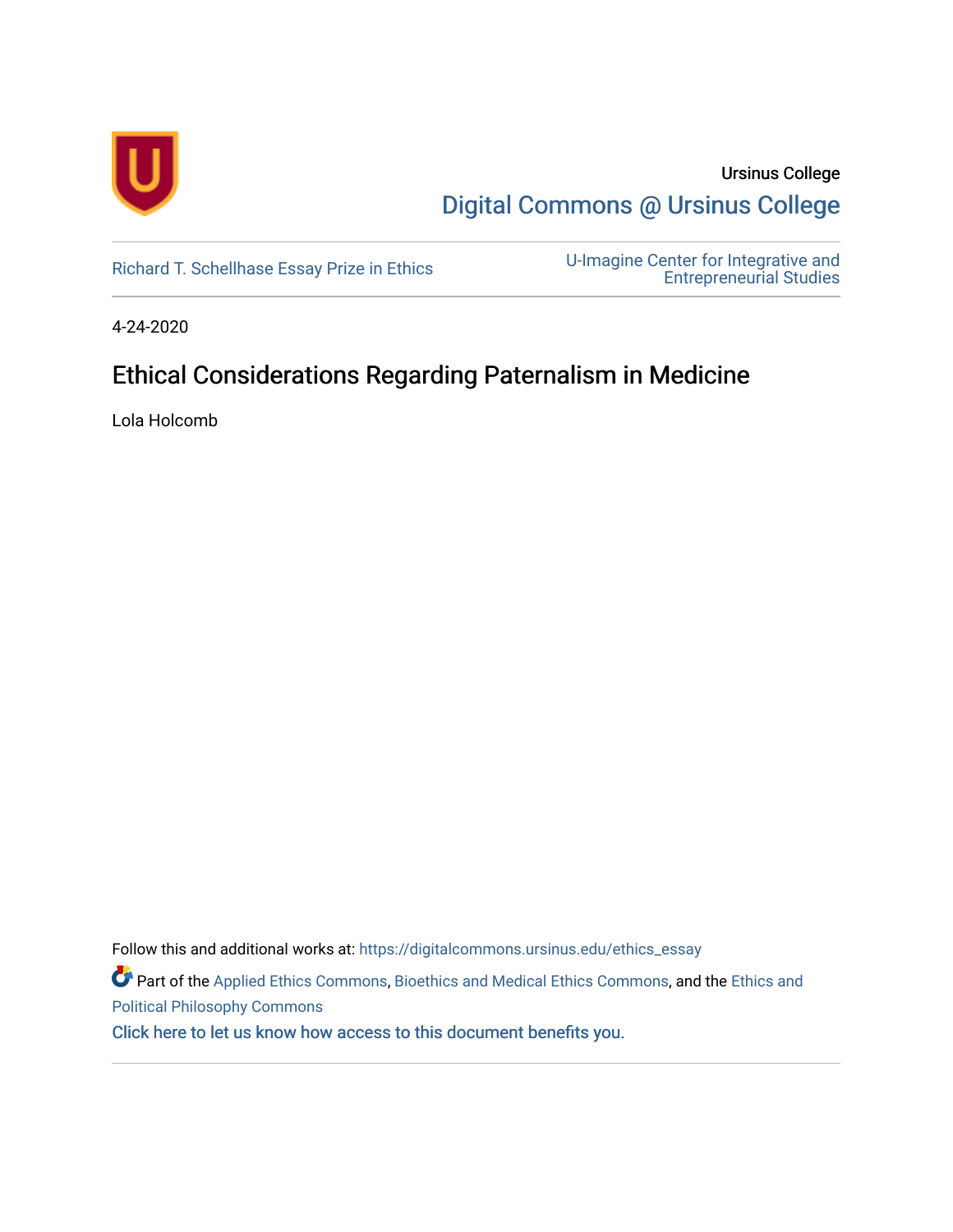Ethical Considerations Regarding Paternalism in Medicine

Lola Holcomb

Ursinus College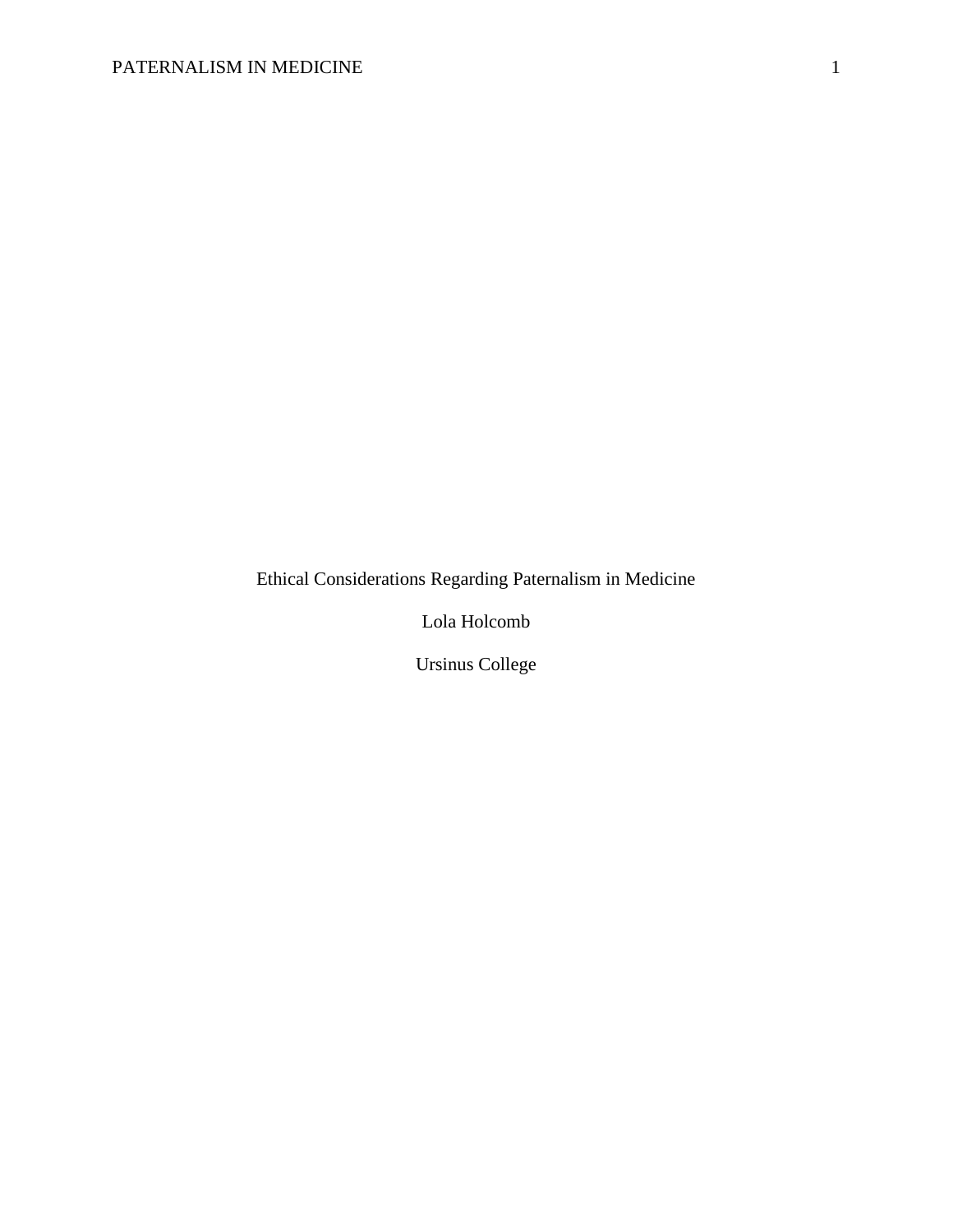#### Abstract

Paternalism and autonomy are typically conceptualized as opposing theoretical frameworks. With respect to medical ethics, autonomy is practiced by the patient when he/she has liberty and control over his/her own medical matters, and his/her opinions supersede those of the physician. Paternalism is practiced by the physician when he/she restricts the patient's autonomy (sometimes against the patient's will) to promote health and well-being while discouraging undesirable behaviors. This paper details and analyzes a number of cases of medical paternalism in practice, both from the past and in the present day, with the purpose of examining associated ethical considerations. Attention is given to paternalistic cases regarding the mentally ill, and regarding Croatia as it undergoes political, economic, and technological changes. Ultimately, it is theorized that both complete autonomy and complete paternalism are unethical in medical practice because following one of these frameworks exclusively often leads to neglect of critical ethical concepts such as informed consent and shared decision-making. This paper also refutes the notion that paternalism and autonomy are opposing frameworks; it argues that the frameworks are instead complimentary to one another in medical ethics.

*Keywords:* paternalism, autonomy, medical ethics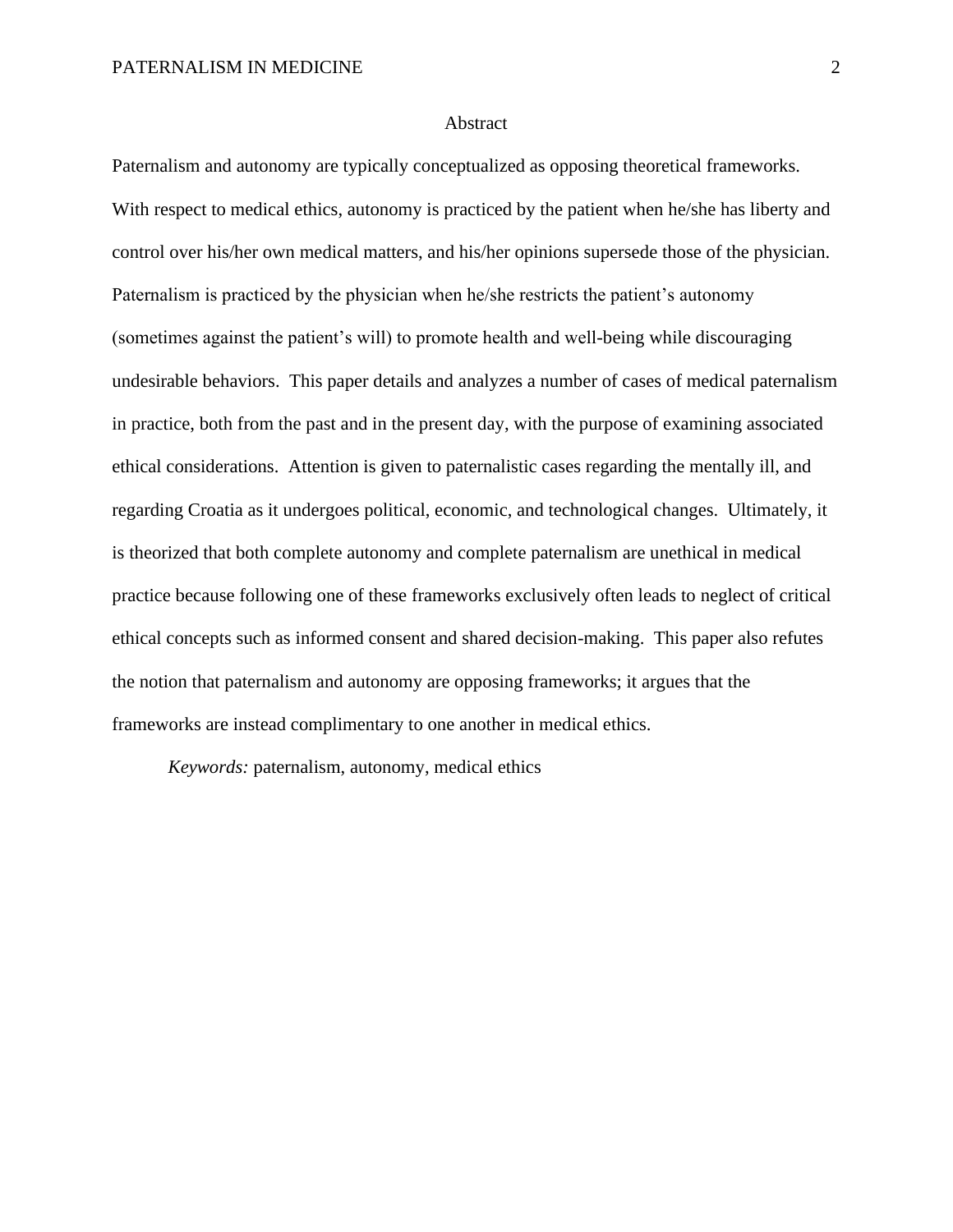### **I. Introduction to Theoretical Frameworks and Ethical Concepts**

Autonomy and paternalism are often described as conflicting theoretical principles of ethics. With respect to medicine and medical ethics, autonomy virtually always refers to and is practiced by the patient, while paternalism is used by the medical doctor(s). In many cases, the relationship between patient and physician is strained due to differing ethical viewpoints and, frequently, a knowledge gap between both parties.

Increasing patient autonomy entails that the patient has more liberty and control in his/her own medical matters. On the contrary, medical paternalism is practiced when physicians rank their own beliefs and choices over those of the patient. Under paternalism, autonomy is restricted (with or without consent from the oppressed party) to promote well-being and decrease undesirable behaviors. In terms of medicine, the physician is deemed superior, and the patient becomes a subordinate.

The practice of medical paternalism to the fullest extent is unethical because completely paternalistic physicians lack regard for crucial ethical concepts such as informed consent and shared decision-making. However, comprehensive patient autonomy is also unethical in medicine because, again, it would not allow for utilization of these two concepts. An individualized balance of autonomy and paternalism is imperative to achieve ethical medical practice.

Incorporation and application of informed consent and shared decision-making are of the utmost importance in all clinical procedures, including screening, diagnosis, and treatment. Informed consent is the granting of permission (usually by a patient to a practitioner) to perform any sort of intervention measure or information distribution while knowing all possible consequences of the action. This typically entails the physician educating the patient on all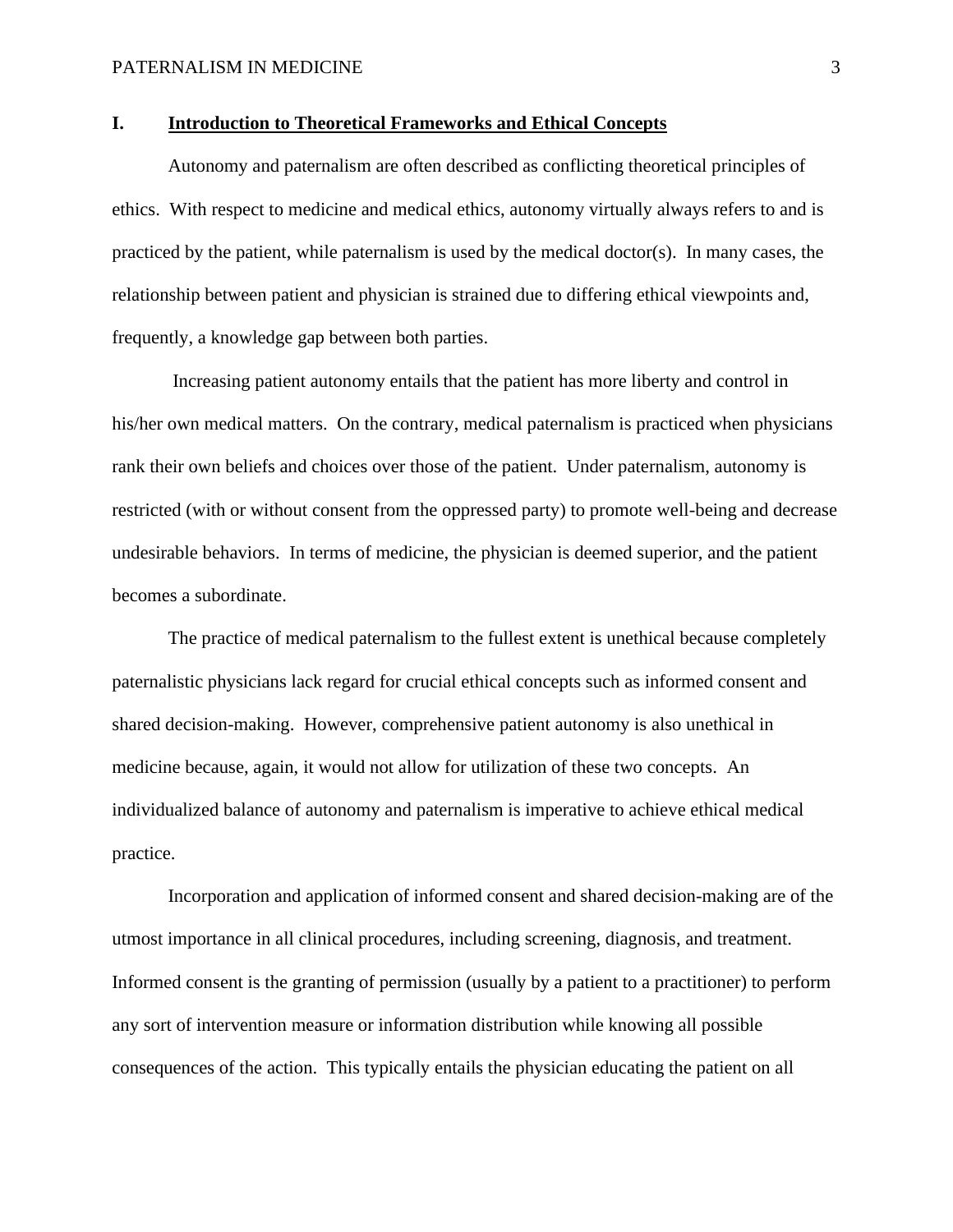potential risks and/or benefits of a procedure on the patient's health (Gossman *et al.,* 2019). Informed consent allows all parties to be knowledgeable of the medical matters at hand, so that an appropriate course of action is selected to provide an optimal outcome. Neglect of this concept can result in misdiagnoses and improper treatment measures.

Informed consent is a precursor to shared decision-making. The collaboration between patient and provider(s) allows for expression of the patient's preferences and discussion of current scientific evidence. This partnership accounts for the interests of both parties and aims to provide a well-formulated decision that is conducive to the success of the patient and physician (Gossman *et al.,* 2019). Disregard for shared decision-making, like informed consent, can lead to misdiagnoses and poor treatments. However, it can also widen the knowledge gap between patient and provider and ultimately damage the patient's self-esteem, which can be detrimental in the healing and recovery process. Generally speaking, failure to practice these two key ethical constructs can worsen a patient's outcome, which cannot be considered an ethical act.

#### **II. Paternalism for the Mentally Ill**

Much of present-day Western medicine has transitioned away from strong paternalism and adopted a more autonomous patient approach to medical ethics. However, decades ago, medical paternalism was not only the norm; it was celebrated. Paul Offit tells the paternalistic and unethical story of the lobotomy procedure in the fifth chapter of his book *Pandora's Lab* (Offit, 2017). In 1935, doctors Egas Moniz and Almeida Lima performed the first human lobotomy on a woman from an insane asylum who suffered from severe anxiety and paranoia. After the surgery, Moniz declared that the patient was "cured" because she no longer felt anxious on a daily basis. However, the doctor failed to report that following the procedure, his patient suffered unfavorable health effects unrelated to her original psychiatric disturbances. Soon after,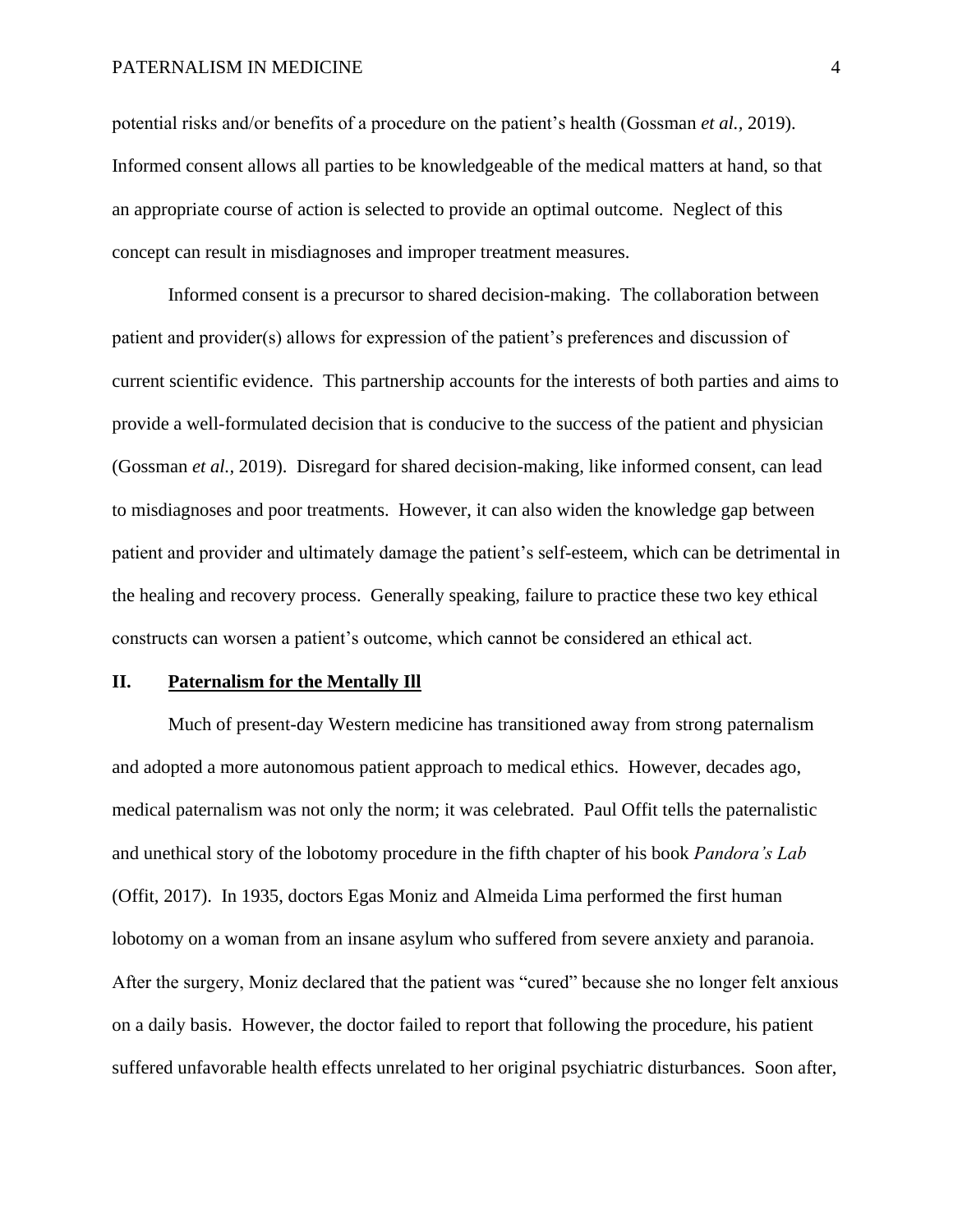he performed many more lobotomies in attempt to cure a variety of mental illnesses. In 1949, he received a Nobel Prize for his surgical invention (Offit, 2017).

Shortly after the introduction of the procedure, Dr. Walter Freeman began performing lobotomies in the United States with his first patient, Alice Hammatt. The patient verbally refused to have the operation; racked with anxiety, she feared the lobotomy would require that the doctors shave her head. Freeman assured her that he and the other doctors would spare her hair, but as soon as she was unconscious, they shaved her and drilled into her skull. The first American lobotomy was a direct result of coercion and deception. Nevertheless, Freeman boasted great success after performing numerous lobotomies. He spoke across the country, claiming that he could cure mental illness. Though, he neglected to share the horrendous side effects of his lobotomies, such as seizures, aggression, and death (Offit, 2017).

The lobotomy procedure became famous rather quickly. Other physicians scorned the barbaric surgery, but the media perpetuated its popularity by only reporting the positive outcomes, and idolizing Freeman. People from all around the world looked to Dr. Walter Freeman to "cure" them of their various mental ailments. Freeman thrived on the fame and fabricated success; though, it soon became overwhelming. The immense desirability of removing mental illness by surgery eventually gave rise to the "icepick lobotomy." This procedure, invented by Freeman, took mere minutes, which allowed him to perform numerous surgeries on numerous patients. The doctor simply inserted an icepick into the orbital cavity of his patient to disrupt the prefrontal cortex, which he believed would cure mental illness. This procedure was impossibly quick, unsterile, and careless. Freeman completely lacked regard for the safety of his patients, many of whom suffered severe consequences from the surgery.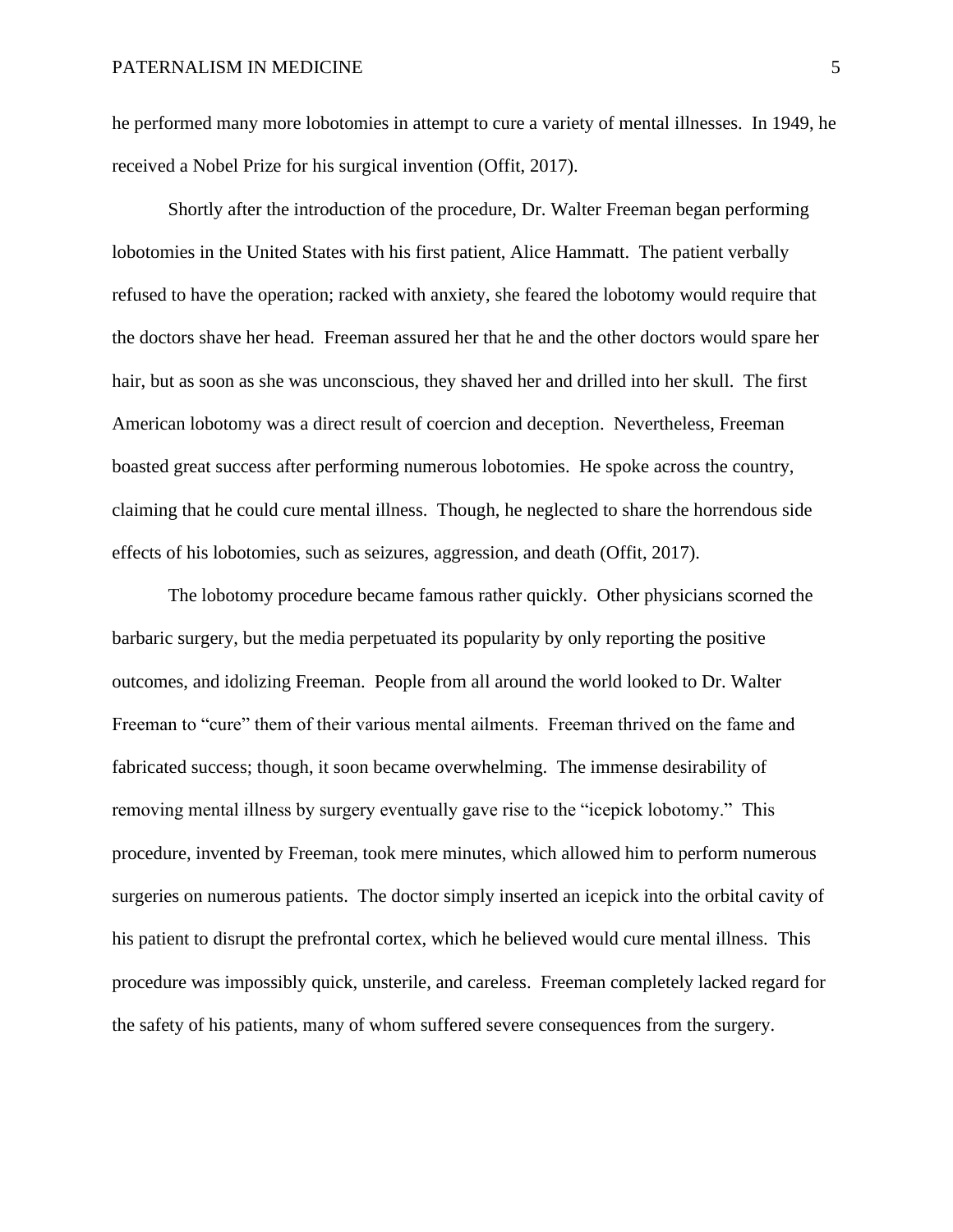Tragically, several of the children who underwent the icepick lobotomy did not survive (Offit, 2017).

The rise of the lobotomy is case of paternalism in practice. Because the patient pool was comprised of the mental ill, patients had virtually no autonomy in their procedures. Doctors Moniz, Lima, and Freeman saw this lack of autonomy as an opportunity to experiment without much caution. The stigma that the mentally ill cannot and should not make their own decisions encouraged the doctors to believe that they knew better than their troubled patients. They ignored many of their patients' wishes, and instead, carried out their own. All three doctors failed to exercise informed consent, as they did not obtain direct permission to operate from many of their patients. Additionally, the three doctors did not practice shared decision-making, as they failed to communicate the complete details of the treatment procedures and, generally, respect their patients.

Ironically, some now believe that Dr. Walter Freeman, who desperately sought to cure mental illness, actually suffered from some sort of psychiatric condition, or even sociopathy. Without obtaining consent, he butchered human brains with one goal in mind: fame and success. Though, Freeman clearly did not care for, nor respect the patients and lives that gave him what he so wildly craved.

Fortunately, the lobotomy is no longer practiced in modern medicine, as the horrific side effects and death tolls following the surgery eventually came to light in the public eye and medical boards. However, paternalism is still readily practiced upon the mentally ill in the present day. Though perhaps not as severe as drilling into the brain, many mental health facilities across the world use paternalism by means of compulsory admission. This is the action of admitting and detaining a person in a mental health institution without his/her consent.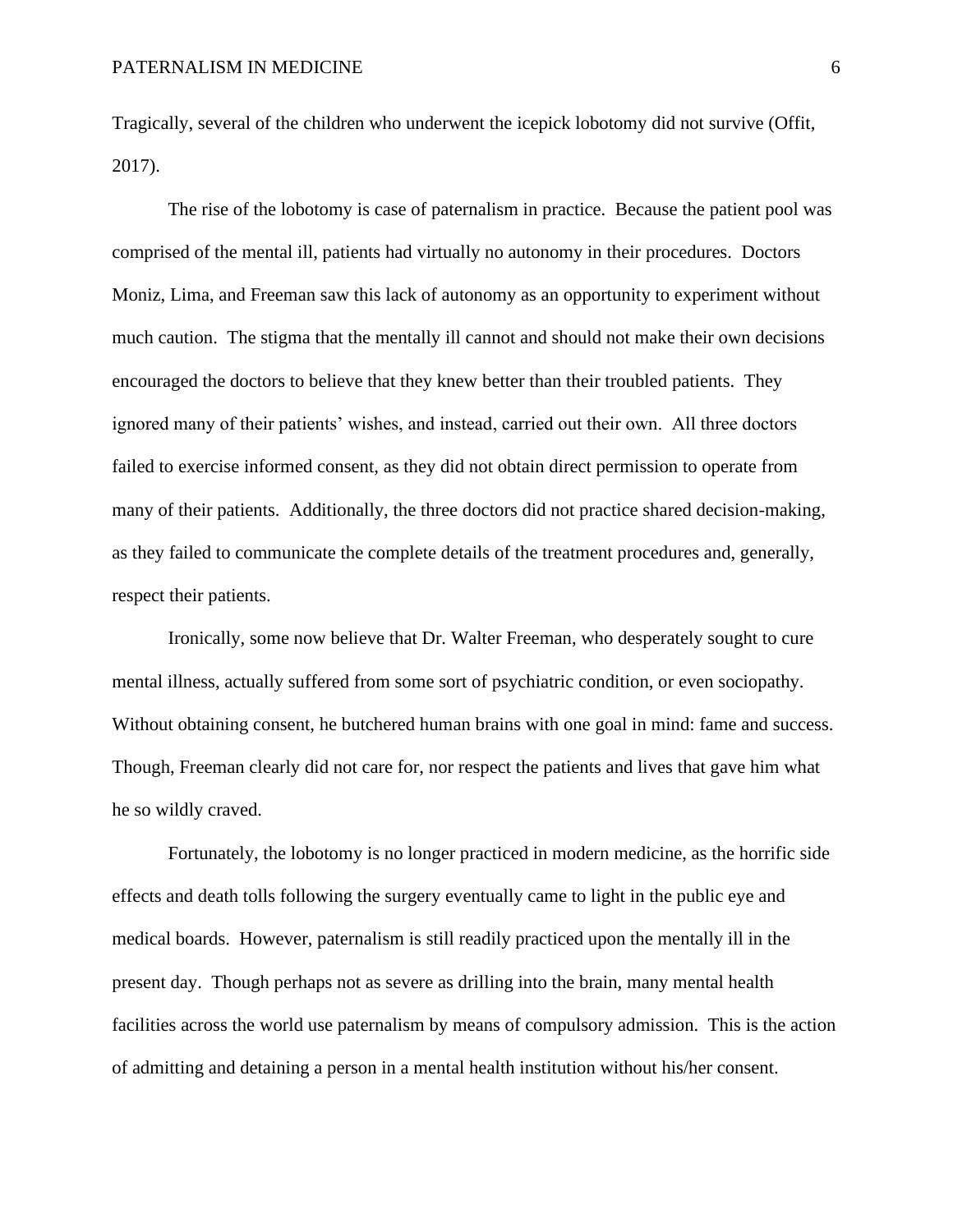Compulsory admission, by definition, ignores the ethical principle of informed consent, but stays true to paternalism in that means for application include the "interests of the patient's health or safety or protection of others" (Siu *et al.,* 2018). Authors of a 2018 study claim that paternalism in this case is only ethical when the patient's decision-making ability is significantly compromised due to mental illness or disability. Even so, when the patient can no longer make sound decisions, it is the duty of the responsible clinician to give precedence to the present desires of said patient.

Although, when a patient poses risk to him/herself and/or others, it becomes a paternalistic "duty to detain" the risk-bearing patient in order to prevent harm. The authors state that "interference with an assailant's autonomy preserves both the autonomy and the physical integrity of any potential victims" (Siu *et al.,* 2018). This ideology is representative of deontological and utilitarianism theoretical frameworks, which is unique, as these two frameworks usually do not coincide because deontology is consequentialist theory and utilitarianism is non-consequentialist. Nonetheless, it is the duty of the mental health institution and the responsible clinician to protect the at-risk patient and all other persons who may be at risk by restricting the rights of the patient to produce a greater benefit for the majority.

The collaboration of theoretical frameworks in this case may raise several ethical concerns, though; for example, it invites an evaluation of the physician's rights. In a hypothetical scenario wherein a patient is physically violent, is it still the duty of the doctor to provide care, even though the doctor may undergo harm doing so? Moreover, is it a violation of informed consent if the doctor administering care does not fully understand the violent capabilities of the mentally ill patient? Should doctors value their own well-being above that of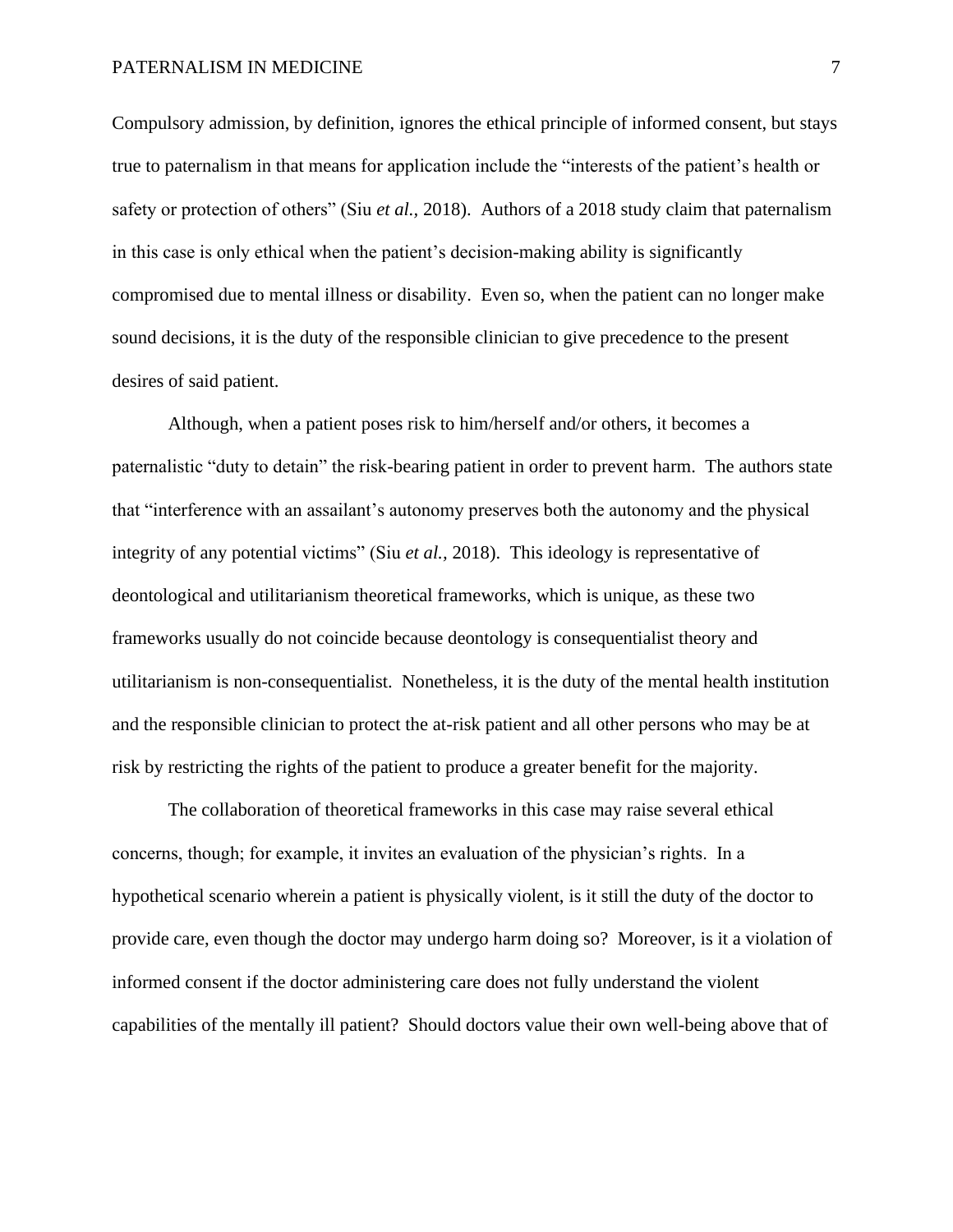their patients? Paternalism, when enforced by policy, can obstruct not only the rights and safety of the patient, but also those of the physician.

As of now in Hong Kong, a judge or magistrate must approve a compulsory admission of a patient to a mental health institution (Siu *et al.,* 2018). Although, some professionals are currently suggesting that this requirement be removed, on the grounds that it can delay treatment of the patient. However, excluding a judge from this application would drastically increase the power of the clinicians involved, thus, empowering paternalism. The authors believe that "medical professionals should be involved in the decision for compulsory admission," but as with most things, there are a number of ethical considerations (Siu *et al.,* 2018). A critical consideration is the rights of inpatients of these facilities. The Mental Health Ordinance in Hong Kong "is to re-emphasize the patient's human rights," as there have been reported complaints and violations (Siu *et al.,* 2018). Medical superintendents once had the power to deny patient communication to the outside world. Additionally, many relatives of patients have voiced complaints and concerns regarding the treatment of patients inside the facilities, and the patients, themselves, have reported coercion and unwanted consequences of their compulsory admissions (Siu *et al.,* 2018). When paternalism breaches human rights, it cannot and should not be considered ethical (see Appendix A).

#### **III. The Overlap of Political Ideology and Medical Ethics**

Presently in Croatia, there is something of a national discrepancy regarding medical ethics (Murgic *et al.,* 2015). Physicians are instituting paternalistic practices, while patients are criticizing their healthcare experiences and arguing that they should have more liberty and better treatment. This issue may be reflective of Croatia's relatively recent economic and political transition from communism to democracy. Under traditional Marxist communism, individuals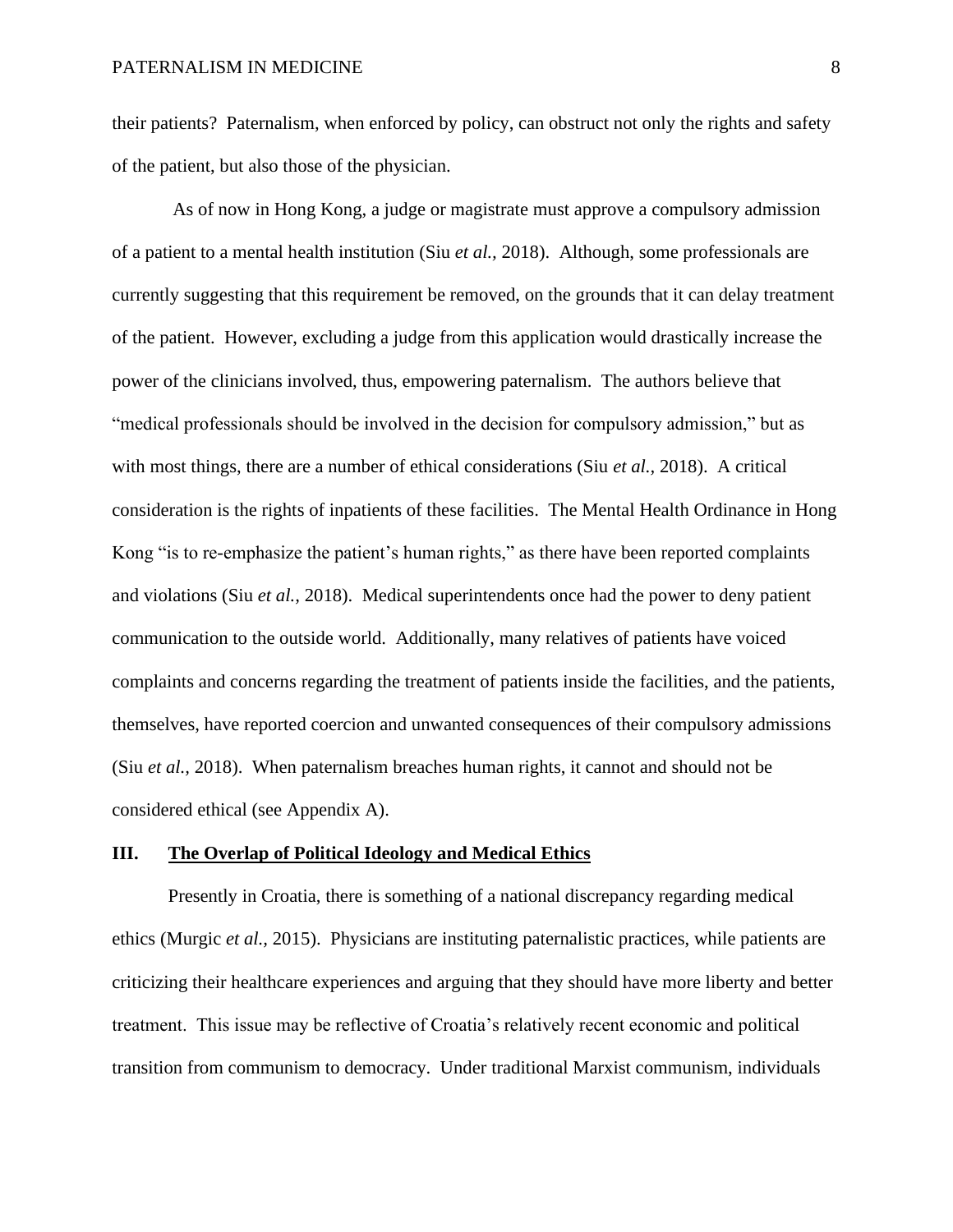should not be able to control and overpower others simply because of their occupations. Though this mainly applies to finances and economic policy, the principle may be extrapolated to societal behaviors. Such behaviors may be causing the medical ethics issue in Croatia.

Communist policy enforces equality amongst all workers and discourages the formation of social classes and a wage gap. Thus, all individuals are to be considered equally valuable. In relation to medical ethics, the unwanted wage gap may be comparable to the previously mentioned "knowledge gap" between physicians and patients. Even though communism is intended to make workers equal in economic value, it may have inadvertently created a sense of equality in value in other aspects in the Croatian society. Thus, patients feel as though their opinions, experiences, knowledge, and feelings are of equal importance to those of the doctor. Though, the fall of communism has resulted in democracy, in which there exists a hierarchy of power, both in government, and in society. This is reflected by physicians implementing paternalistic practices, because they believe themselves to be of a higher intellectual stature than their patients. However, patients still long for equality, and by extension, autonomy in their medical matters.

Currently in Croatian medical practice, there is a greater focus on beneficence from paternalism rather than patient autonomy. These ethical viewpoints may be shifting, though. Patients have begun voicing complaints about various aspects of medical paternalism throughout the Croatian healthcare system. Many feel as though there is a lack of privacy in multiple areas, including physical hospital settings and through the use of advanced medical technologies and electronic records. Whether it be a political ideology shift or advancement in technology, it is evident that patients may feel uncomfortable with change that affects medicine. While this may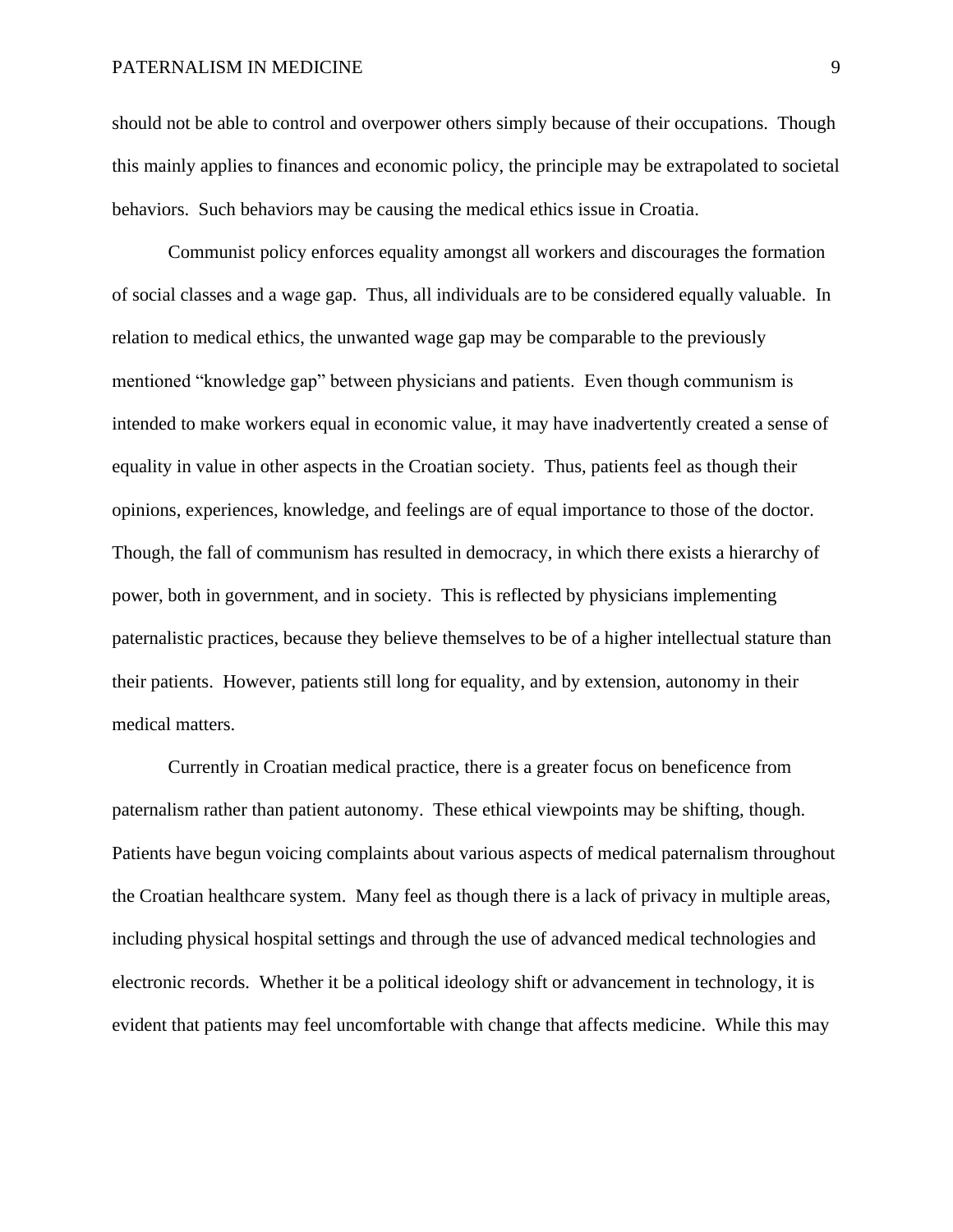not be a direct result of paternalism, patients report that these privacy issues are worsened by "paternalistic mentality" and neglect from physicians (Murgic *et al.,* 2015).

Perhaps even more disconcerting, there have been reports of physicians and medical personnel "purposefully omitting a diagnosis" for patients, to give said patients a semblance of "discretion" or protection (Murgic *et al.,* 2015). Some physicians claim that telling a patient the complete truth of his/her diagnosis is unethical, because it can ultimately have a negative effect on the patient by means of psychological harm, which can become physical in some cases. In turn, the physicians stated that lying to their patients reaped a positive effect by eliciting hope, under certain circumstances. Regardless, studies show that patients prefer to be informed to the fullest extent regarding their medical conditions (Murgic *et al.,* 2015). Thus, the act of a physician lying or withholding information from a patient is generally not in alignment with the patient's will. Neglect to share information is a form of paternalism that may be considered unethical in that it goes against patients' wishes, violates the principle of informed consent, and does not allow for shared decision-making (see Appendix A).

Medical doctors willfully withholding information and lying is indicative of the development of a "god complex:" a colloquial term used to describe a mentality in which an individual assumes god-like power over others. In this case, the physician is deciding what the patient should and should not know, which is an obnoxious exertion of power. Whether it be a result of societal standards influenced by new policy, or simply personal, adopting this sort of god-complex is an example of rampant paternalism that may be dangerous.

## **IV. Limiting Paternalism**

In some cases, paternalism, or a variation of it, may be justified, or even beneficial. This is observed when a person cannot care for his/her own interests or make sound decisions, and by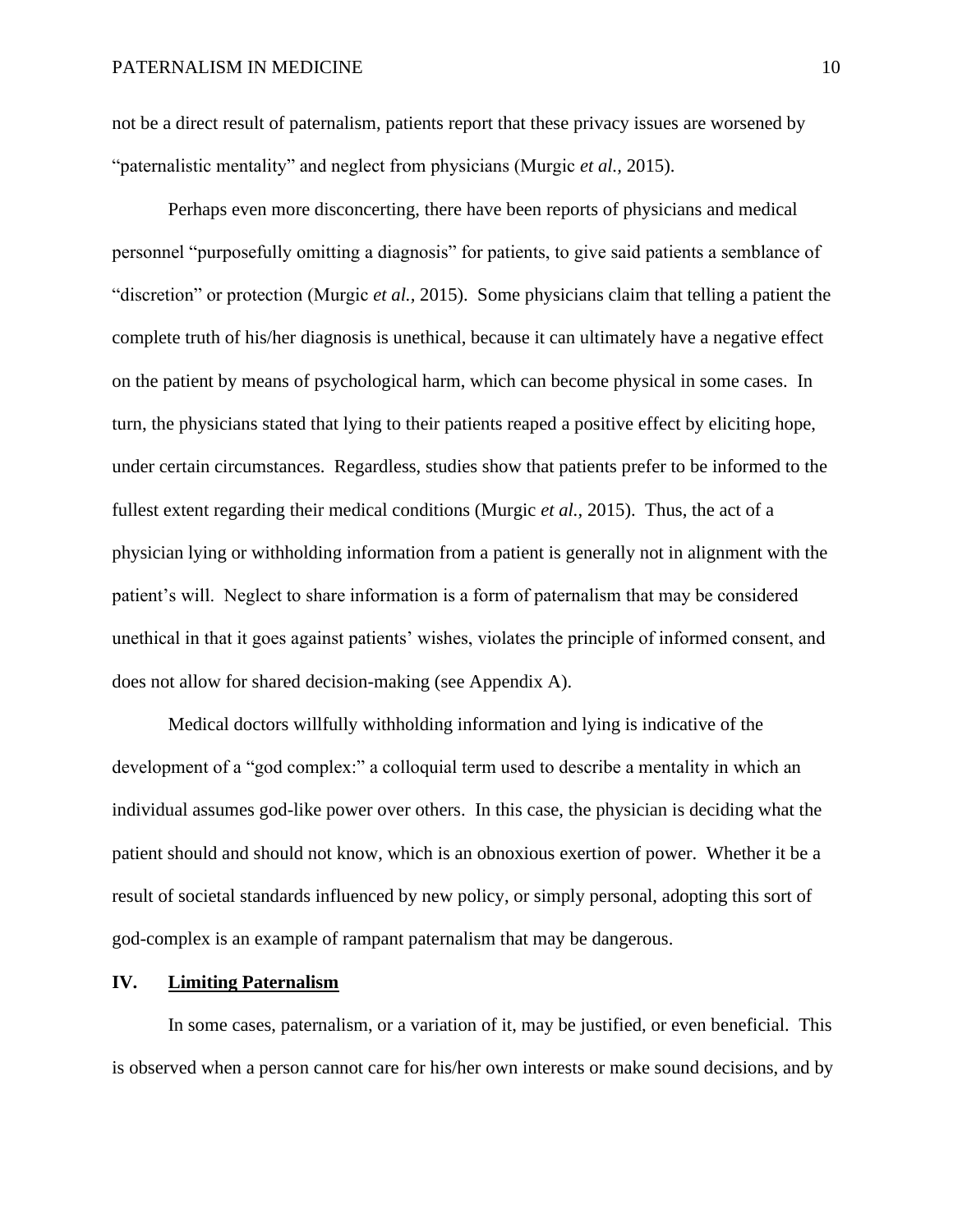extension, needs protection. Circumstances such as these are often a result of severe physical or mental illness, and paternalism is nearly "obligatory" to ensure patient safety (Kopelman, 2004). Additionally, paternalism is considered justifiable under the harm principle; if a person poses a threat to others, restricting his/her autonomy, and liberty, is admissible. This is an extension of the previously discussed collaboration of deontological and utilitarian frameworks regarding treatment of the mentally ill.

However, when a person is considered to be fully and legally competent and capable of decision-making, medical paternalism is unethical and not supported by law. This is simply because competent persons are usually best-suited to determine what is in their best interest via self-evaluation. Moreover, a physician may wholeheartedly believe one course of action is best for a competent patient, but sometimes, the physician is wrong just because he/she will never fully understand the patient's experience. The physician may still have benevolent intentions, but acting paternalistically in this case would be unethical, as it is not in the patient's best interest. Generally, competent people achieve intrinsic value from living autonomously, so medical paternalism for these people is virtually never ethical (Kopelman, 2004).

As previously mentioned, variations of paternalism may be justified in a number of situations. Doctor Mark S. Komrad argues that "limited paternalism" is the "only type of paternalism that is appropriate to the clinical setting" (Komrad, 1983). In fact, he argues that it is not only appropriate, but necessary to rescue a patient's autonomy and eventually strengthen it. Paternalism is not so much an opposing idea to autonomy that aims to strip people of rights, rather, it is a reaction to decreased or "incomplete" autonomy. Physical and mental illness embody the concept of incomplete autonomy, because when ill, a person is in need of help. Naturally, the patient somewhat implores the physician to act paternalistically. Komrad argues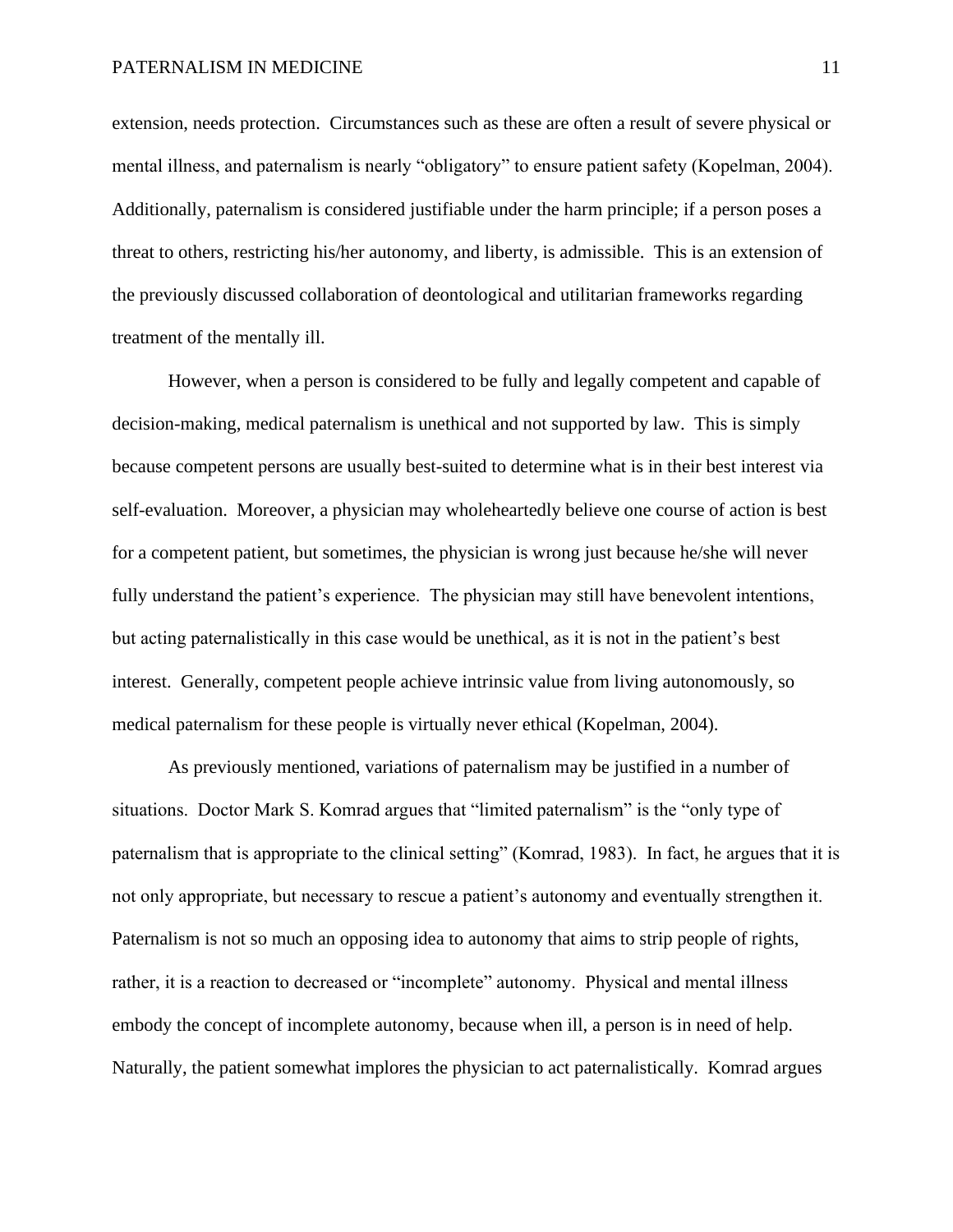that the entire patient-physician relationship is based upon "diminished autonomy and compensatory paternalism," respectively (Komrad, 1983). One would not go to a doctor's office if he/she did not want medical advice from a medical professional.

There is variation in the degrees to which both autonomy and paternalism are practiced. As such, the desired degrees of autonomy and paternalism varies with individual patients, and within a society. Thus, there is no exact "formula" for paternalism that physicians ought to follow, as the concept in practice is highly conditional. To ensure ethical balance of paternalism and autonomy in medicine, continual communication between patient and physician is necessary. It should be noted that most patients, whether consciously or not, want some degree of paternalism from their physicians (Komrad, 1983). Otherwise, they would not seek medical help in the first place.

#### **V. Conclusion**

It can be avowed that complete autonomy in medicine is ethically impossible. In a state of complete patient autonomy, the physician would not be permitted to give medical advice to the patient, which hinders shared decision-making and informed consent, and may ultimately cause the patient harm. Moreover, autonomy in any form is impermanent. Daily occurrences, such as contracting a common cold, reduce autonomy temporarily. Complete paternalism and complete autonomy, both, are unsustainable. Furthermore, the two concepts are dependent on one another, and cannot exist without each other. In medicine, balance between paternalistic behaviors and patient autonomy is necessary to ensure optimal and ethical results. This is only achieved through patient-physician communication. Unfortunately, there is no immediate remedy to solve all miscommunicated ethical disputes in medicine. Though, improving patient outcomes may be an easier task than many scientists would believe. Reallocating emphasis from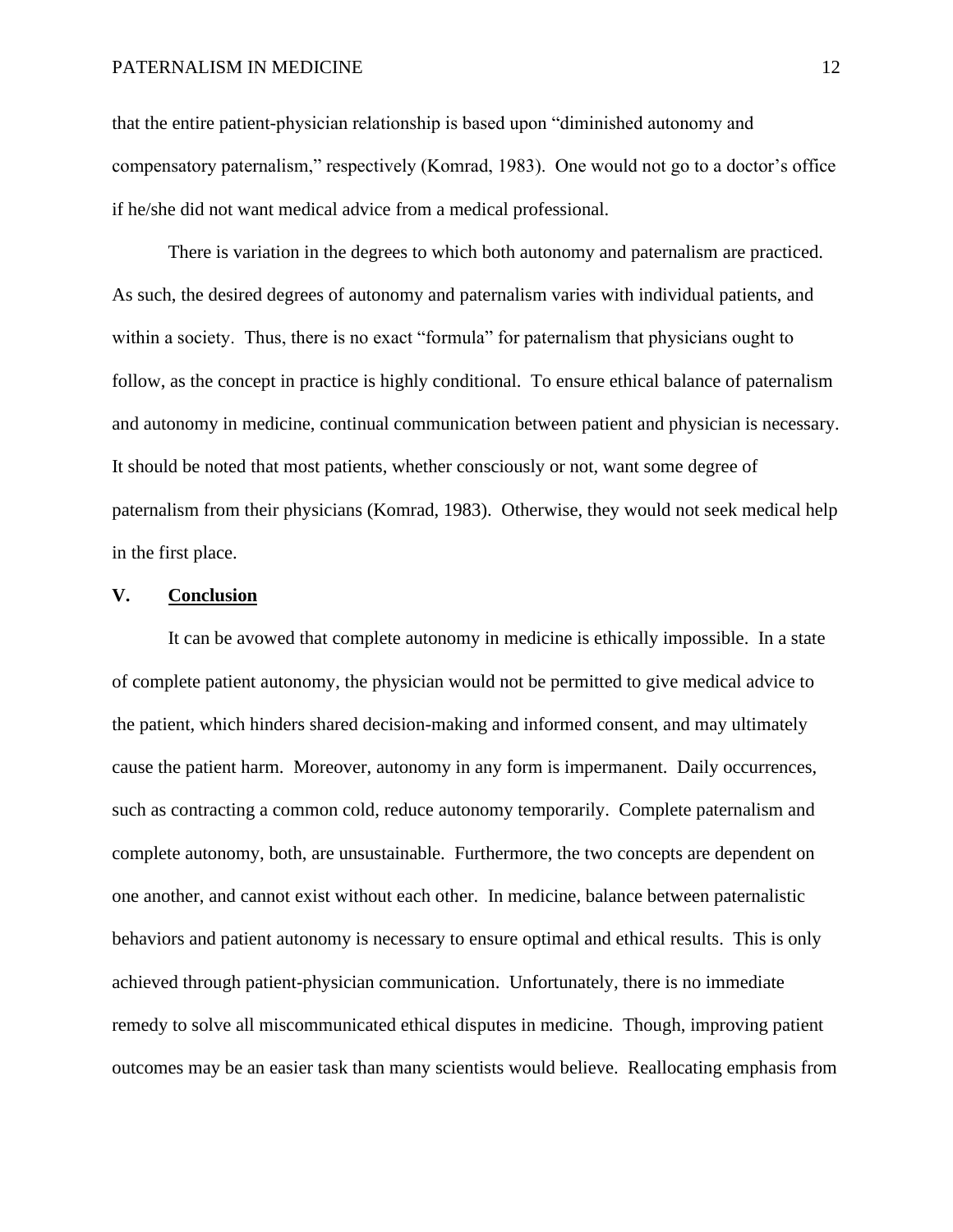technological advancement to something as seemingly primitive as conducive communication may reduce occurrences of misdiagnoses, improper treatment, and dissatisfaction of patients worldwide.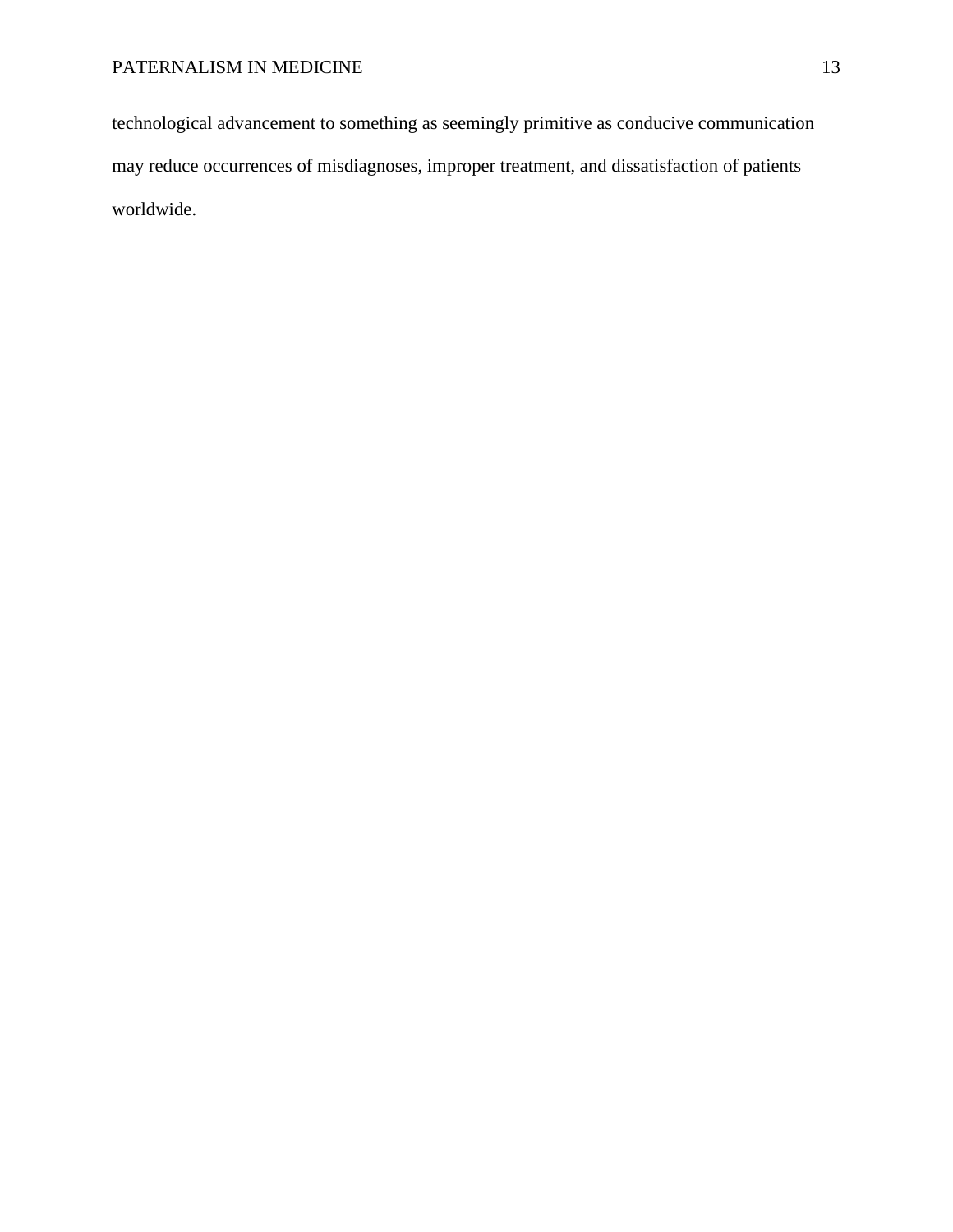### References

- Gossman, W., Thornton, I, Hipskind, J.E. (2019, July 10). Informed Consent. Retrieved from <https://www.ncbi.nlm.nih.gov/books/NBK430827/>
- Komrad, M.S. (1983). A defense of medical paternalism: maximizing patients' autonomy. *Journal of Medical Ethics, 9*(1), 38–44. https://doi.org/10.1136/jme.9.1.38
- Kopelman, L. (2004). On Distinguishing Justifiable from Unjustifiable Paternalism. *AMA Journal of Ethics, 6*(2), 72-74. https://doi.org/10.1001/virtualmentor.2004.6.2.medu1- 0402
- Murgic,, L., [Hébert](https://bmcmedethics.biomedcentral.com/articles/10.1186/s12910-015-0059-z#auth-2) P.C., Sovic, S., Pavlekovic, G. (2015). Paternalism and autonomy: views of patients and providers in a traditional (post-communist) country. *BMC Medical Ethics, 16*(65). https://doi.org/10.1186/s12910-015-0059-z
- Offit, P.A. (2017). *Pandora's lab: Seven stories of science gone wrong.* Washington, DC: National Geographic.
- Siu, B.M., Fistein, E.C., Leung, H.W., Chan, L., Yan, C.K., Lai, A., Yuen, K.K., Ng, K.K. (2018). Compulsory Admission in Hong Kong: Balance between Paternalism and Patient Liberty. *East Asian Arch Psychiatry, 28,* 122-128. https://doi.org/10.12809/eaap1825